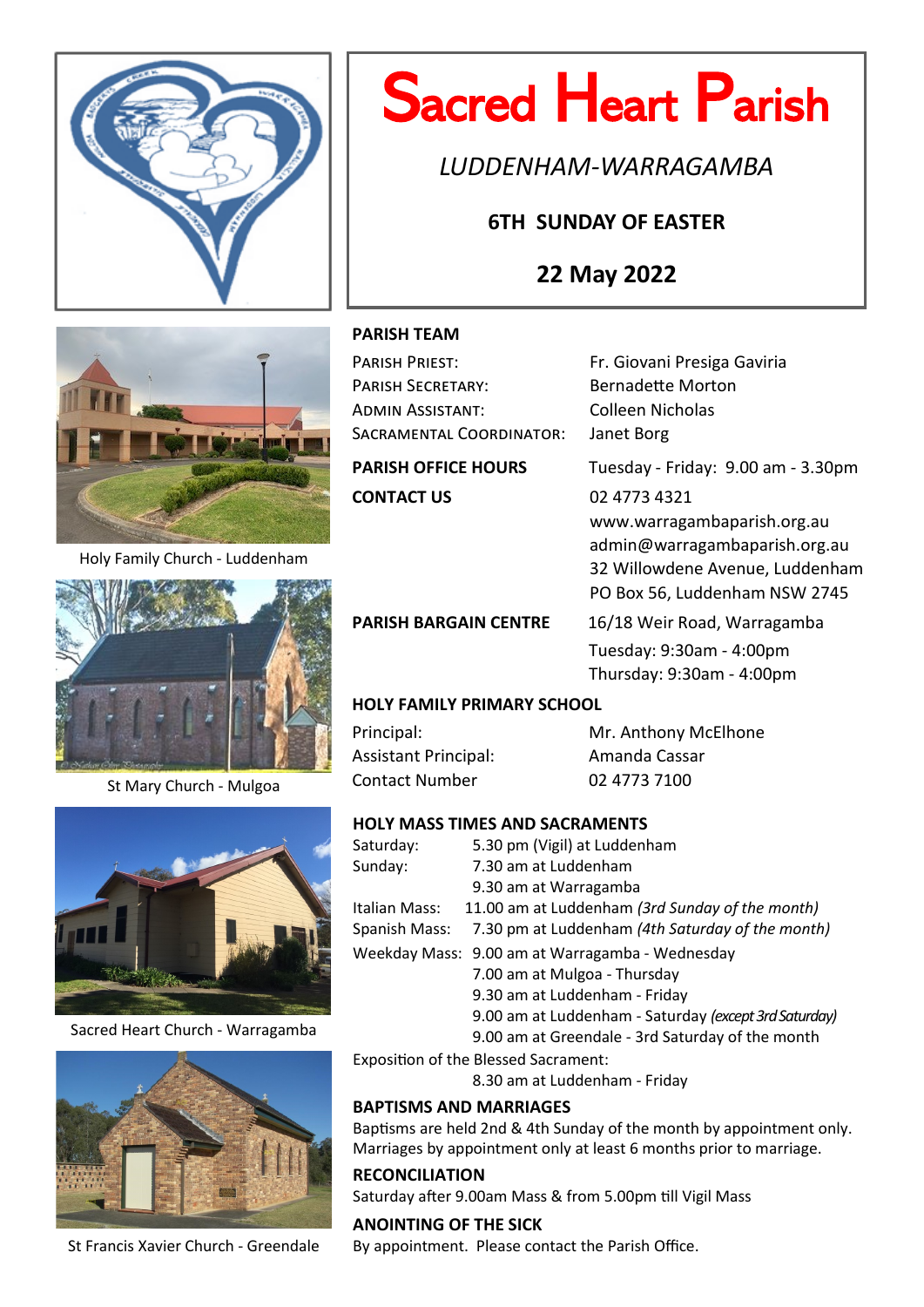

**Please keep in your prayers Recently deceased:**

Frank Gatt, Michael Farrugia

#### **Anniversaries:**

Joseph Micallef, Josephine Cachia, Steven Cuschieri,

### **Always remembered:**

Salvatore Lia, Theresa Lia, Mario Lia, Elizabeth Lia, Angelo Lia, Mary Lia, Horace Azzopardi, Carmen Azzopardi, Grace Tedesco, Gillian Attard, Giovanna Attard, Charles Attard, Mark Lia, Nicholas Saliba

# **Sick:**

Michael Pace, Rose Lopreiato, Lee Casaselli, Alison Megaritty, Therese Felli, Fr Chris Riley SDB, Francis Gatt, Emmanuel Bauso, Guillermo Delcastillo, Monica Muscat, Lucy Andaloro

# **WELCOME to SACRED HEART PARISH - Luddenham / Warragamba**

**If you are new to Sacred Heart Parish and would like to register as a parishioner or be placed in our mailing list please call the parish office.**

# **Exploring the Word**

Jesus has alluded to the fact that he is going away but that he will one day return. In the meantime, the disciples—the community to whom John is writing his gospel—are living in the 'in-between times'. Jesus has come once in the flesh and has promised to return at the end of the world, so this instruction is a continuation of the teaching on how disciples should live out their faith in Jesus' absence: they must keep his word, the word of God. 'And the Word was made flesh and dwelt among us' (John 1:14). They will not be alone in this task, as Jesus has promised to send the Advocate or the Holy Spirit, who will continue to unfold the word as the Church grows and meets new situations and challenges.

In conferring the gift of peace on his disciples, Jesus is preparing them for his departure and his absence. This will be a trial for the disciples, but the peace of Christ and the Holy Spirit will help them to understand his return to the Father and to be confident that they too will one day make that journey.

# **BISHOP'S GOOD SHEPHERD APPEAL FOR OUR HOLY SPIRIT SEMINARIANS in Harris Park**

Our Holy Spirit Seminary in Harris Park is carrying out its mission to prepare men who have been called by God to be good shepherds and beacons of Christ's light. Will you be their extended formation community and support seminarians on their important spiritual

journey to be formed as priests after the heart of Christ? Please give generously to the Bishop's Good Shepherd Appeal at **yourcatholicfoundation.org.au/appeal** or scan this QR code. **Thank you for accompanying our seminarians on their journeys.** *The collection will take place next week. There are envelopes in the pews for you to take home and return. Thank you.*

|                                                                | <b>THIS WEEKEND</b>              |                            |                               | <b>NEXT WEEKEND</b>                             |                                         |                             |
|----------------------------------------------------------------|----------------------------------|----------------------------|-------------------------------|-------------------------------------------------|-----------------------------------------|-----------------------------|
|                                                                | <b>Vigil</b>                     | 7.30am                     | $9.30$ am                     | <b>Vigil</b>                                    | $7.30$ am                               | 9.30 am                     |
| <b>Minister of</b><br>the Altar                                |                                  | Paul Rohan                 | Tony Vella                    | Michael Tolentino                               | Paul Rohan                              | Colleen Nicholas            |
| <b>Altar Servers</b>                                           | Patrick & Mikayla<br>Camilleri   | Elise Camilleri            |                               | Ethan & Kian<br>Tolentino                       | Elise Camilleri                         |                             |
| <b>Ministers of</b><br>the Word                                | Angela & Georgia<br>Calderwood   | Moira Bryan<br>Mary Powell | Br Jeff Regan<br>Lila Gerhard | Jacqueline Genovese<br><b>Tenille Buttigieg</b> | Benedetta<br>Massignani<br>Terry Debono | Theresa Lia<br>John Cutajar |
| <b>Extraordinary</b><br><b>Minister of</b><br><b>Communion</b> | Trish Kelly                      | Debbie Brown               | Mary Vella                    | Josephine Grech                                 | Moira Bryan                             | Fiona Clarke                |
| <b>Data Projector</b>                                          | Janet Borg                       | Lilly Attard               | Theresa Lia                   | Debbie Walters                                  | Lilly Attard                            | Theresa Lia                 |
| <b>Housekeepers</b>                                            | Alice Buttigieg & Lily Buttigieg |                            |                               |                                                 |                                         |                             |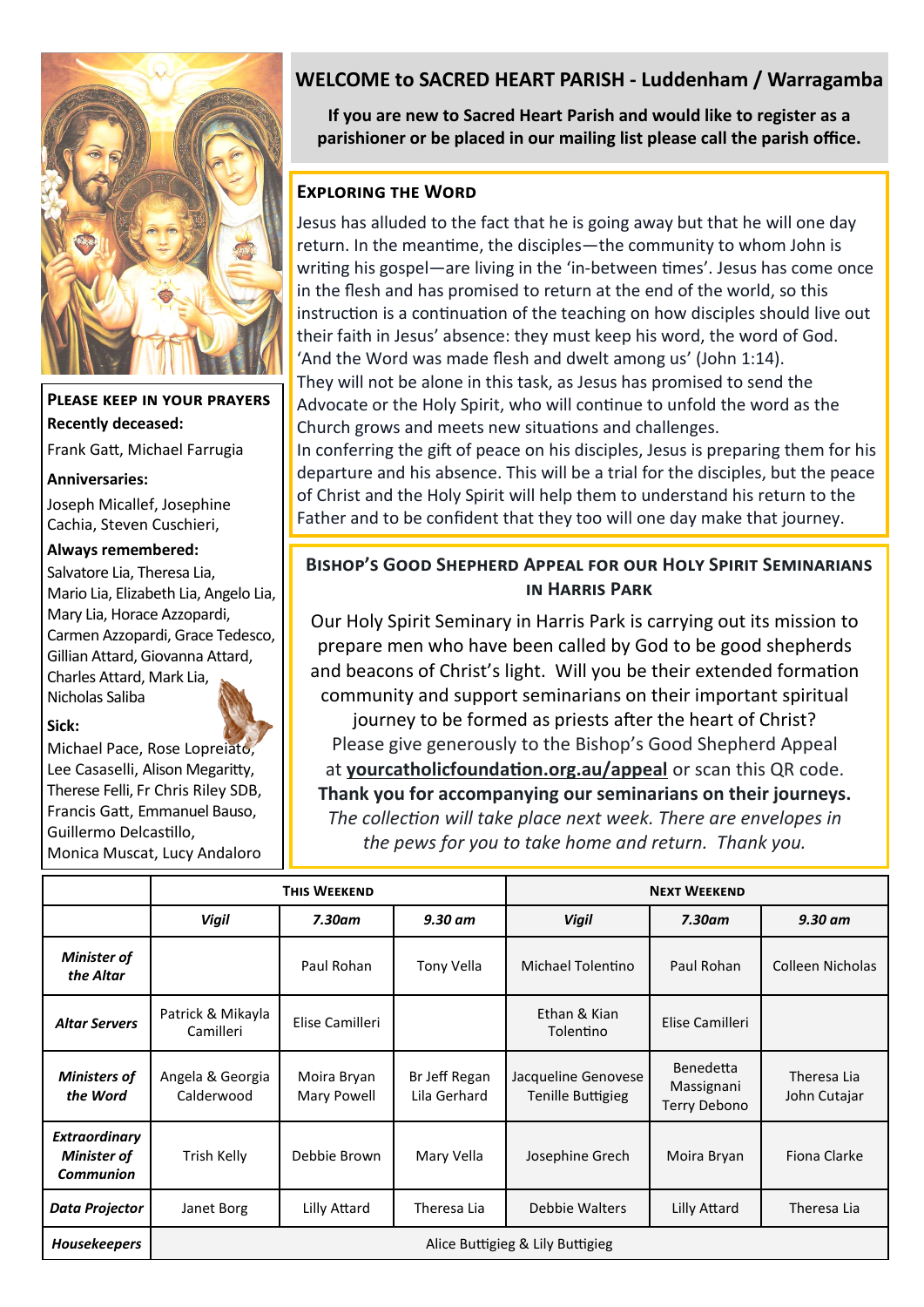# **PENTECOST CELEBRATIONS**

Please keep Saturday 4 June free to come celebrate the Feast of Pentecost together.

We hope to return to our annual multicultural Mass celebration we have had before Covid. This will be followed by a gathering in the Hall with a feast of food from the various cultures of our Parish.

We will be running a raffle to coincide with these festivities and which will be drawn on this night. Great prizes to be won. Tickets are on sale now. \$2.00 each or 3 for \$5.00

# **St Marys Parish Perpetual Adoration**

Our Lady of the Rosary Parish, St Marys, is looking for Eucharistic Adorers to commit to a

rostered weekly hour of prayer before the Blessed Sacrament in their Perpetual Adoration Chapel. Those who would like to assist can contact either Steven Buhagiar on 0415 600 290, Stella Buhagiar on 0415 600 103, or the parish office directly on (02) 9623 1962.



# **St Vincent de Paul - Winter Appeal 2022**

# *Can you help Vinnies assist families in difficulties with food and simple needs?*

*Our long term food supplies and toiletries have depleted. Along with Coles money vouchers we try to give individuals and families some emergency food along with simple needs like soap and toothpaste so that they don't have to use the vouchers for those personal needs rather than fresh food supplies. These collection supplies etc., go only to individuals and families in the local area of: Warragamba, Luddenham, Bringelly, Greendale, Silverdale, Wallacia & Mulgoa*

> *The table below shows most of the current needs that we have (Food in first 2 columns and toiletries in the third column)*

| Long life Milk/Cream/Custard | Pasta / Rice           | Bath and Hand Soap     |  |
|------------------------------|------------------------|------------------------|--|
| Vegemite                     | <b>Instant Noodles</b> | Toothpaste             |  |
| Jam/Honey                    | Tin Vegetables         | Toothbrushes           |  |
| Jellies                      | <b>Tin Fruits</b>      | <b>Shaving Cream</b>   |  |
| Savoury Chips                | Gravox/Gravies         | Disposable Razors      |  |
| Sweet & Savoury Biscuits     | Salsa                  | Perfume/Cologne        |  |
| Long Life Fruit Juice        | Cordial                | After Shave            |  |
| <b>Breakfast Cereals</b>     | Hot Chocolate/Milo     | Shampoo                |  |
| Canned Tuna etc              | Tea/Coffee             | Nappies (All ages etc) |  |

Notes on above lists

- Kindly ensure all food Items are well short of the expiry date (they could be in our store for at least 12 months
- We are unable to accept and distribute food items containing nuts
- With toiletries please remember male and female and/or children needs

# General

- Please place donations in the boxes provided in the foyer of Luddenham and Warragamba churches.
- All items can be donated from Saturday 28<sup>th</sup> May till Monday 27<sup>th</sup> June. This give us 4 donation weekends prior to consolidation of our stores for July onwards.

Blessings and thanks in advance for your help with this appeal and those of the past.